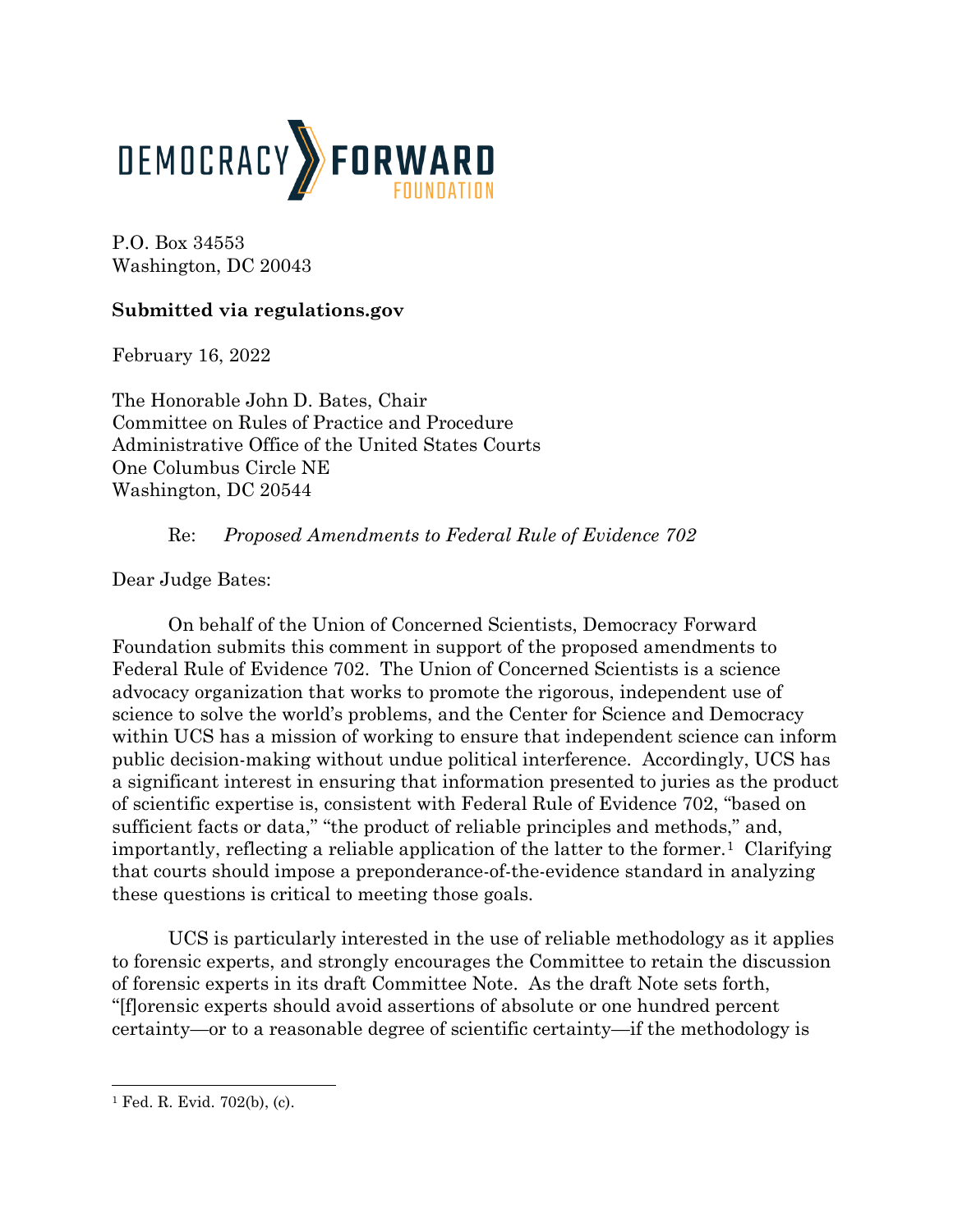subjective and thus potentially subject to error."[2](#page-1-0) Judges should therefore be presented with "an estimate of the known or potential rate of error of the methodology employed, based (where appropriate) on studies that reflect how often the method produces accurate results."[3](#page-1-1) The draft note specifically addresses "testimony regarding the weight of feature comparison evidence," that is, evidence arguing that certain features of two items correspond, and cautions that such testimony "must be limited to those inferences that can reasonably be drawn from a reliable application of the principles and methods."[4](#page-1-2)

UCS strongly agrees with each of these points and believes that their inclusion in the Committee Note will provide helpful guidance to courts hearing proffered forensic expert testimony. As the May 15, 2021 Report of the Advisory Committee on Evidence Rules reflects, the President's Council of Advisors on Science and Technology (PCAST) 2016 Report<sup>[5](#page-1-3)</sup> raised significant challenges to the quality of forensic evidence used in criminal cases.[6](#page-1-4) And, as the Advisory Committee Report notes, one concern in particular is "the problem of overstating results" in forensic testimony, such as "stating an opinion as having a 'zero error rate[,]' where that conclusion is not supportable by the methodology.["7](#page-1-5)

This issue is of particular concern with the sort of feature-comparison evidence described in the draft Committee Note. As the PCAST Report explained, such methods "attempt to determine whether an evidentiary sample (e.g., from a crime scene) is or is not associated with a potential 'source' sample (e.g., from a suspect), based on the presence of similar patterns, impressions, or other features in the sample and the source."[8](#page-1-6) After an extensive review of 2,000 studies and input from forensic scientists, judges, prosecutors, defense attorneys, and others, PCAST determined that some forensic techniques used in criminal investigations and trials are simply not rooted in sound scientific principles.[9](#page-1-7) For example, PCAST identified

<span id="page-1-1"></span><sup>3</sup> *Id.*

<span id="page-1-2"></span><sup>4</sup> *Id.*

<span id="page-1-3"></span><sup>5</sup> *See* PCAST, *Forensic Science in Criminal Courts: Ensuring Scientific Validity of Feature-Comparison Methods* (Sept. 2016), *available at*

<span id="page-1-7"></span><sup>9</sup> *Id.* at 2.

<span id="page-1-0"></span><sup>2</sup> Committee on Rules of Practice and Procedure, Judicial Conference of the United States, *Preliminary Draft: Proposed Amendments to the Federal Rules of Appellate Bankruptcy, Civil, and Criminal Procedure and the Federal Rules of Evidence* 311 (Aug. 2021),

https://www.uscourts.gov/sites/default/files/preliminary draft of proposed amendments 2021 0.pdf ("Proposed Amendments").

https://obamawhitehouse.archives.gov/sites/default/files/microsites/ostp/PCAST/pcast\_forensic\_scienc e\_report\_final.pdf ("PCAST Report").

<span id="page-1-4"></span><sup>6</sup> *See* Proposed Amendments, *supra* note 2, at 296.

<span id="page-1-5"></span><sup>7</sup> *Id.*

<span id="page-1-6"></span><sup>8</sup> PCAST Report, *supra* note 5, at 1.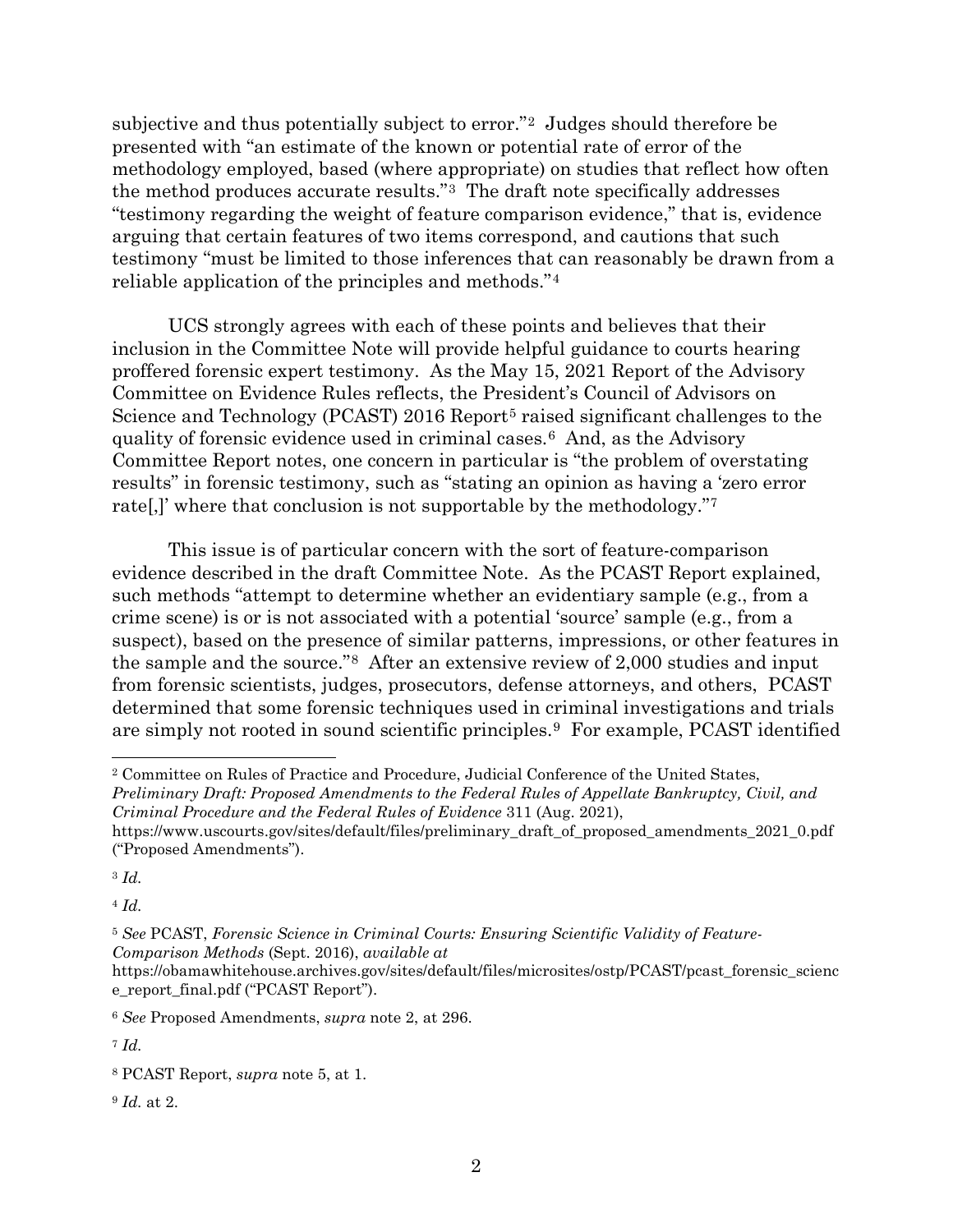no reliable study showing the validity of methods for determining that a footprint came from a specific piece of footwear (as opposed to class characteristics of the shoe, such as its size).<sup>[10](#page-2-0)</sup> The PCAST thus concluded that analyses "to associate" shoeprints with particular shoes based on specific identifying marks . . . are not scientifically valid."<sup>11</sup>

Bitemark analysis fared even worse: the PCAST found that "no appropriate black-box studies" have been conducted to show the technique's validity and that the studies that have been conducted resulted in "very high" false-positive rates.[12](#page-2-2) Indeed, the PCAST found that "available scientific evidence strongly suggests that examiners not only cannot identify the source of [a] bitemark with reasonable accuracy, they cannot even consistently agree on whether an injury *is* a human bitemark.["13](#page-2-3) Thus, "bitemark analysis does not meet the scientific standards for foundational validity, and is far from meeting such standards."[14](#page-2-4) 

As to firearms analysis, the PCAST Report focused on toolmark analysis that is, the visual inspection of groove-marks left on ammunition after shooting to assess whether those marks match those created by a suspected gun.[15](#page-2-5) The PCAST Report found that, although "[f]irearms analysts have long stated that their discipline has near-perfect accuracy,"[16](#page-2-6) the discipline had largely relied on studies that, because of their design, "seriously underestimate the false positive rate."[17](#page-2-7)  The PCAST therefore recommended that, "[i]f firearms analysis is allowed in court, the scientific criteria for validity as applied should be understood to require clearly reporting the error rates seen in appropriately designed black-box studies," which are estimated at one false positive in every sixty-six cases.[18](#page-2-8) 

The PCAST therefore recommended that subjective techniques—such as feature-comparison—be consistently validated through "black box" studies so that an error rate can be determined.[19](#page-2-9) Without estimates of accuracy rates, the report found that an examiner's statement that one sample is similar to another is

- <span id="page-2-7"></span><sup>17</sup> *Id.* at 111.
- <span id="page-2-8"></span><sup>18</sup> *Id.* at 112.

<span id="page-2-0"></span><sup>10</sup> *Id.* at 12–13.

<span id="page-2-1"></span><sup>11</sup> *Id.* at 117.

<span id="page-2-2"></span><sup>12</sup> *Id.* at 8–9.

<span id="page-2-3"></span><sup>13</sup> *Id.* at 9 (emphasis in original).

<span id="page-2-4"></span><sup>14</sup> *Id.* at 87.

<span id="page-2-5"></span><sup>15</sup> *Id.* at 104.

<span id="page-2-6"></span><sup>16</sup> *Id.* at 105.

<span id="page-2-9"></span><sup>19</sup> *Id.* at 5–6.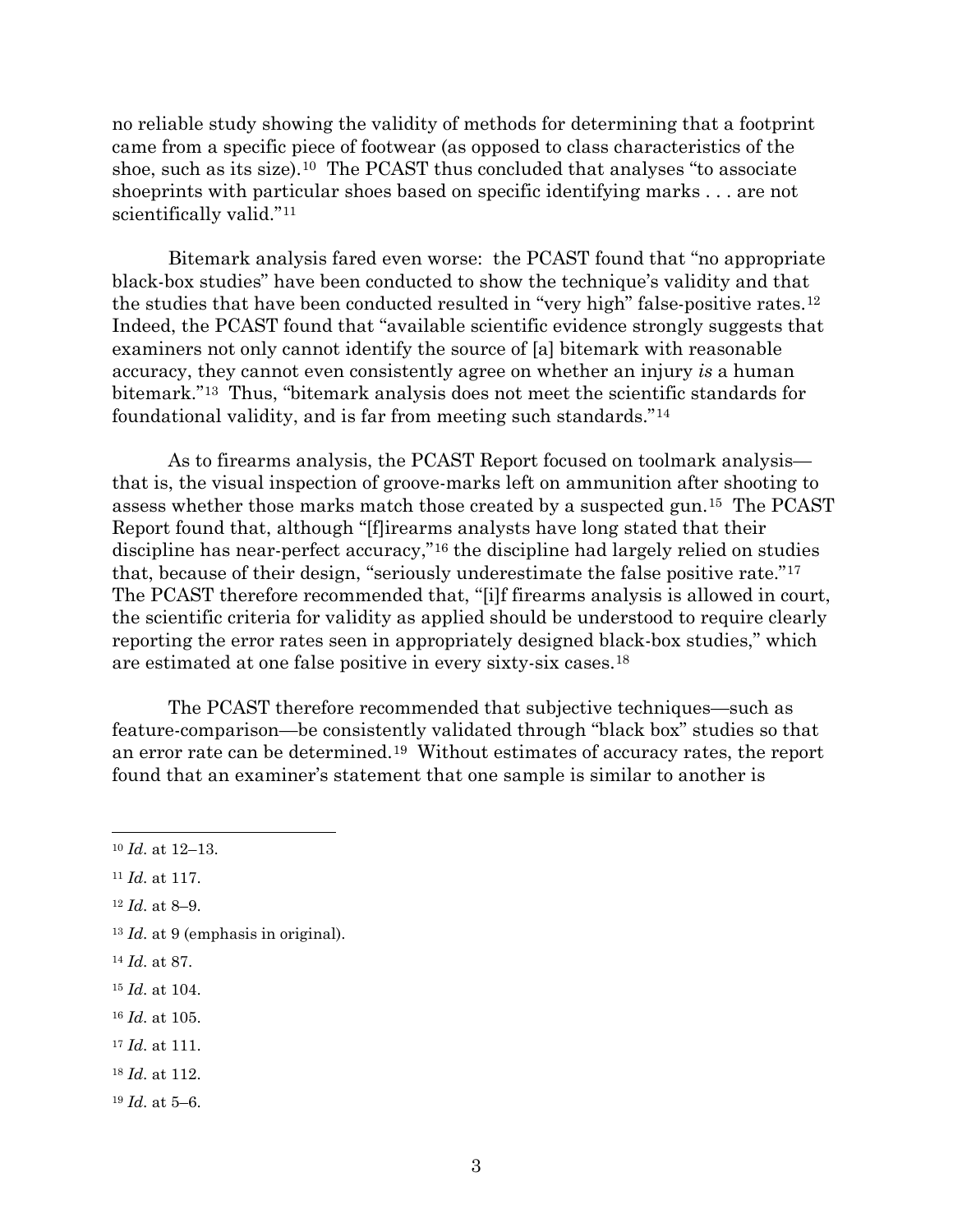scientifically meaningless.[20](#page-3-0) The draft Committee Note's emphasis on disclosing the error rates of a forensic expert's methodology is therefore well warranted. The draft Committee Note is not "advocating for reform within a particular scientific discipline," as the National District Attorneys Association incorrectly puts it.[21](#page-3-1) Rather, the Note is correctly pointing out that courts must be attentive to their longstanding gatekeeping function to prevent juries from receiving evidence that has no scientific basis.

Unfortunately, the problems raised by the 2016 PCAST Report have not abated, making clear guidance from the Federal Rules of Evidence still necessary. Despite the significant limitations of feature-comparison methods, prosecutors have continued to defend them and to introduce evidence of them into criminal court. Indeed, in the last week of the Trump administration, the Department of Justice issued an unsigned statement criticizing the PCAST Report and its recommendations as "fundamentally incorrect."[22](#page-3-2) The DOJ Statement specifically rejected the PCAST's recommendation that black-box studies should be used to assess error rates for feature comparison analysis.[23](#page-3-3)

Although the DOJ Statement's criticisms of the PCAST Report are not scientifically supported—indeed, they are inaccurate, unverifiable, and unreliable[24](#page-3-4)—they evince an intention to continue proffering forensic experts without due attention to verifiable error rates. Indeed, the DOJ Statement was itself explicitly issued as a response to "a number of recent federal and state court opinions [that] have cited the [PCAST] Report as support for limiting the admissibility of firearms/toolmarks evidence in criminal cases."[25](#page-3-5) This is of

<span id="page-3-3"></span><sup>23</sup> *Id.* at 15–17.

<span id="page-3-0"></span><sup>20</sup> *Id.* at 6.

<span id="page-3-1"></span><sup>21</sup> Comment Letter from National District Attorneys Association (Feb. 15, 2022), https://www.regulations.gov/comment/USC-RULES-EV-2021-0005-0105.

<span id="page-3-2"></span><sup>22</sup> United States Department of Justice Statement on the PCAST Report: *Forensic Science in Criminal Courts: Ensuring Scientific Validity of Feature-Comparison Methods* at 1, *available at* https://www.justice.gov/olp/page/file/1352496/download ("DOJ Statement").

<span id="page-3-4"></span><sup>&</sup>lt;sup>24</sup> For a more thorough discussion of the myriad issues presented by the DOJ Statement, please see the Union of Concerned Scientists' June 24, 2021 petition that the Department of Justice retract the Statement pursuant to the Information Quality Act, *available at* https://democracyforward.org/wpcontent/uploads/2021/06/UCS-IQA-Request-re-PCAST-Statement-6.24.21.pdf. Although DOJ was required by the IQA and its implementing policies to respond to the petition by October 22, 2021, DOJ has not issued any response.

<span id="page-3-5"></span><sup>25</sup> DOJ Statement, *supra* note 22, at 2. The press release accompanying the statement likewise noted concerns that "several courts . . . have recently limited the scope of opinion testimony." Press Release, DOJ Office of Public Affairs, Justice Department Publishes Statement on 2016 President's Council of Advisors on Science and Technology Report (Jan. 13, 2021), *available at* https://www.justice.gov/opa/pr/justice-department-publishes-statement-2016-presidents-counciladvisors-science-and.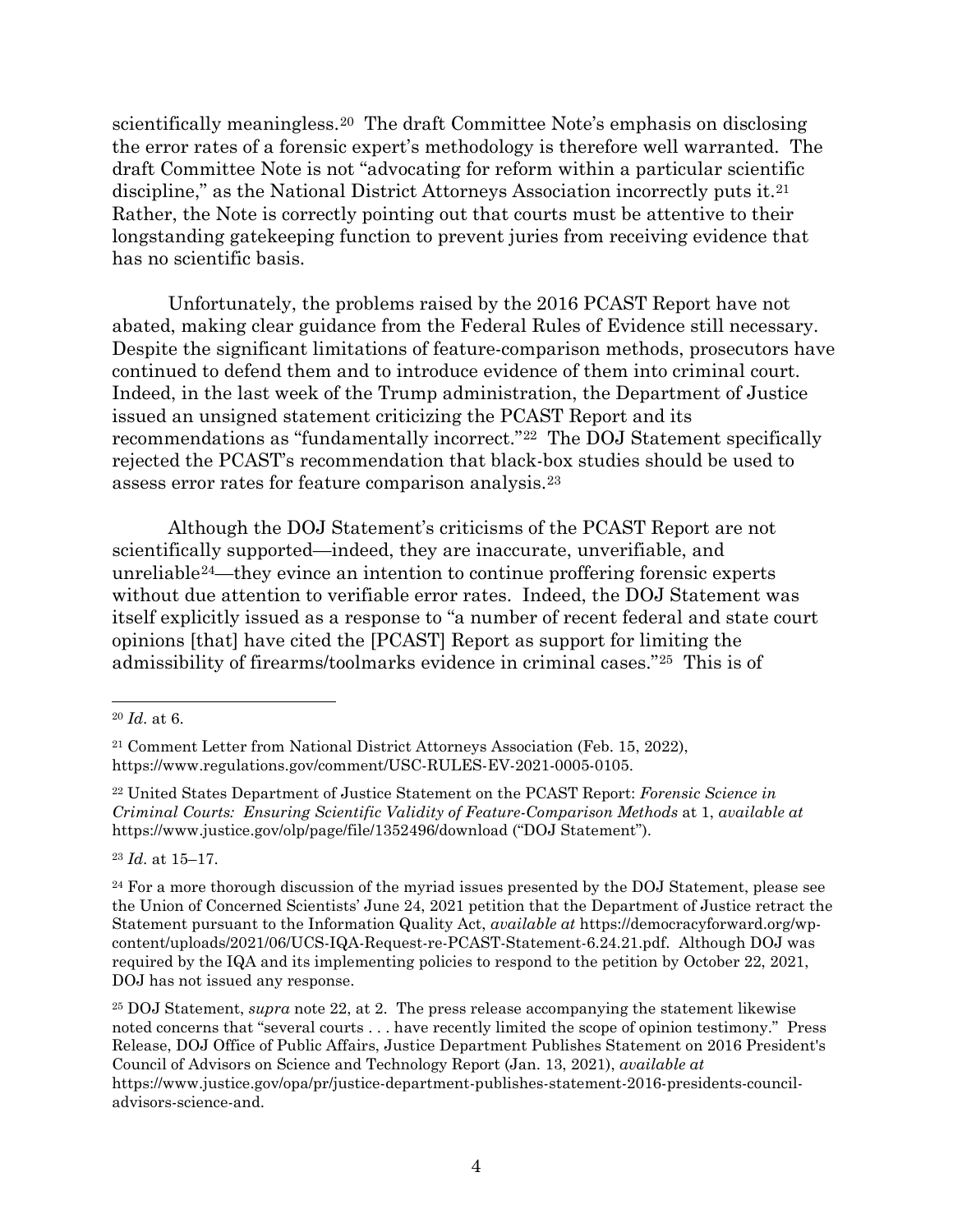particular concern, as untested, unscientific statements by DOJ are liable to be incorporated into judicial opinions, where they can become enshrined in precedent and perpetuate the effects of unverifiable conclusions.[26](#page-4-0)

There are similar indications that FBI forensic experts may be disinclined to follow the scientific recommendations of the PCAST Report. Just last year, the Assistant General Counsel for the FBI Forensic Laboratory provided a lecture handout stating that "[h]aving an expert testify only about class characteristics alone is demeaning to the profession of firearms examiners, especially when they have found sufficient agreement of individual characteristics to opine about identification," and that "[t]estimony about class characteristics alone may falsely imply an examiner was unable to reach a conclusion of identification."[27](#page-4-1) The document provides a suggested script for experts to use in court to resist being asked to frame their opinion as a sort of probability (such as, "consistent with having been fired by this gun" or "more likely than not having been fired by this gun").[28](#page-4-2) The document further suggests that experts testify that it would be "perjury" to tell a jury that their opinion is anything less than "Identification."[29](#page-4-3)  Although the Texas Forensic Science Commission refuted the FBI advisor's document under Texas Rule of Evidence 702, noting that its "logic is irredeemably faulty and runs counter to core principles in science,"[30](#page-4-4) its very provenance and circulation reinforce the point that clear guardrails are necessary to prevent the admission of forensic evidence that lacks a scientific basis.

Given these efforts to undermine scientific recommendations aimed at ensuring that forensic experts do not overstate the certainty that attaches to their analysis, it is imperative to establish clear judicial standards governing admissibility. The draft Committee Note is essential in providing such clarity.

<span id="page-4-2"></span><sup>28</sup> *Id.*

<span id="page-4-3"></span><sup>29</sup> *Id.*

<span id="page-4-0"></span><sup>26</sup> *See* Adam Liptak, *Did the Supreme Court Base a Ruling on a Myth?*, N.Y. Times (Mar. 6, 2017), https://www.nytimes.com/2017/03/06/us/politics/supreme-court-repeat-sex-offenders.html (tracing the fallout of a statistic mentioned, without citation, in a general audience magazine, which was then cited in a DOJ practitioner's guide, which was cited in turn by the United States Supreme Court, which has been cited in turn in more than one hundred lower-court opinions); *see also* Radley Balko, *Opinion: The furor over Sonia Sotomayor's false covid claim misses a more important problem*, Wash. Post (Jan. 11, 2022), https://www.washingtonpost.com/opinions/2022/01/11/furor-over-soniasotomayors-false-covid-claim-misses-more-important-problem/ (collecting examples of inaccurate scientific and statistical information enshrined in Supreme Court precedent).

<span id="page-4-1"></span><sup>27</sup> Radley Balko, *Why a High-Ranking FBI Attorney Is Pushing 'Unbelievable' Junk Science on Guns*, Daily Beast (Feb. 9, 2022), https://www.thedailybeast.com/the-fbi-keeps-pushing-junk-science-to-winconvictions.

<span id="page-4-4"></span><sup>30</sup> Texas Forensic Science Commission, *Statement of the Texas Forensic Science Commission Regarding "Alternate Firearms Opinion Terminology"* 3,

https://www.txcourts.gov/media/1453352/tfsc-statement-re-firearms-terminology-document.pdf.